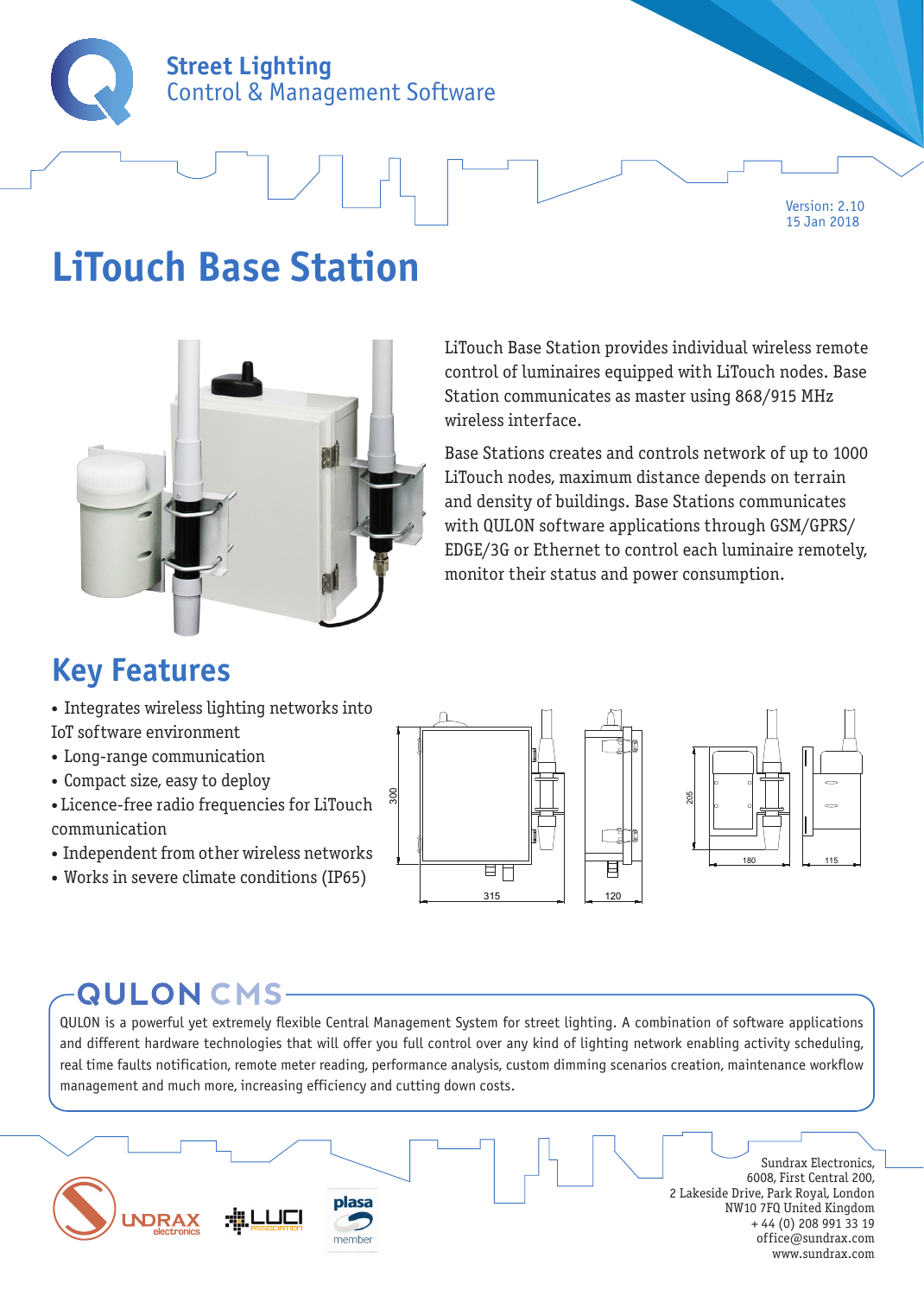# **LiTouch Base Station**

### **Technical Specifications**

#### **Mechanical**

- Housing: Plastic case
- Material: Metal, Plastic
- Base Station dimensions, mm: 315(D) x 300(H) x 120(W)
- Base Station lite dimensions, mm: 180(D) x 205(H) x 115(W)
- Base Station Mass: 7.0 kg
- Base Station Lite Mass: 3.0 kg
- Mounting: Pole or wall

#### Power & Electrical

- Input Voltage: ~100-270 VAC, 50/60 Hz or 12-30VDC\*
- Input Power (max): 10W (8W for Lite)

#### **Environmental**

- Operating Temperature: -40...+70°C
- Storage Temperature: -50...+80°C
- Operating Relative Humidity (max): 99%
- IP Rating: IP 65
- Certification: CE, RoHS
- Warranty: 36 Month (Return to base)

#### Inputs / Outputs

- Ethernet port: 1 (Base Station only)
- 868/915 MHz Antenna input: 1

#### Interfaces and Protocols

- Navigation: GPS/GLONASS
- Serial interface: RS-485, CAN\*
- Radio Channel: GSM 850/900/1800/1900
- Lan\*: Ethernet 10/100 Base-TX
- LiTouch communication: ISM band 868/915 MHz
- Max output power: 16 dBm

#### Configuration / Indication

• Setup: Locally via Ethernet; Remote via GSM/ GPRS/EDGE or 3G\*

• Indication: LEDs for GSM, Ethernet, RS-485 and LiTouch activity

#### Package Contents

- LiTouch Base Station (Lite)
- User guide
- 868/915 MHz antenna
- Connectors kit

\*-not available for lite version